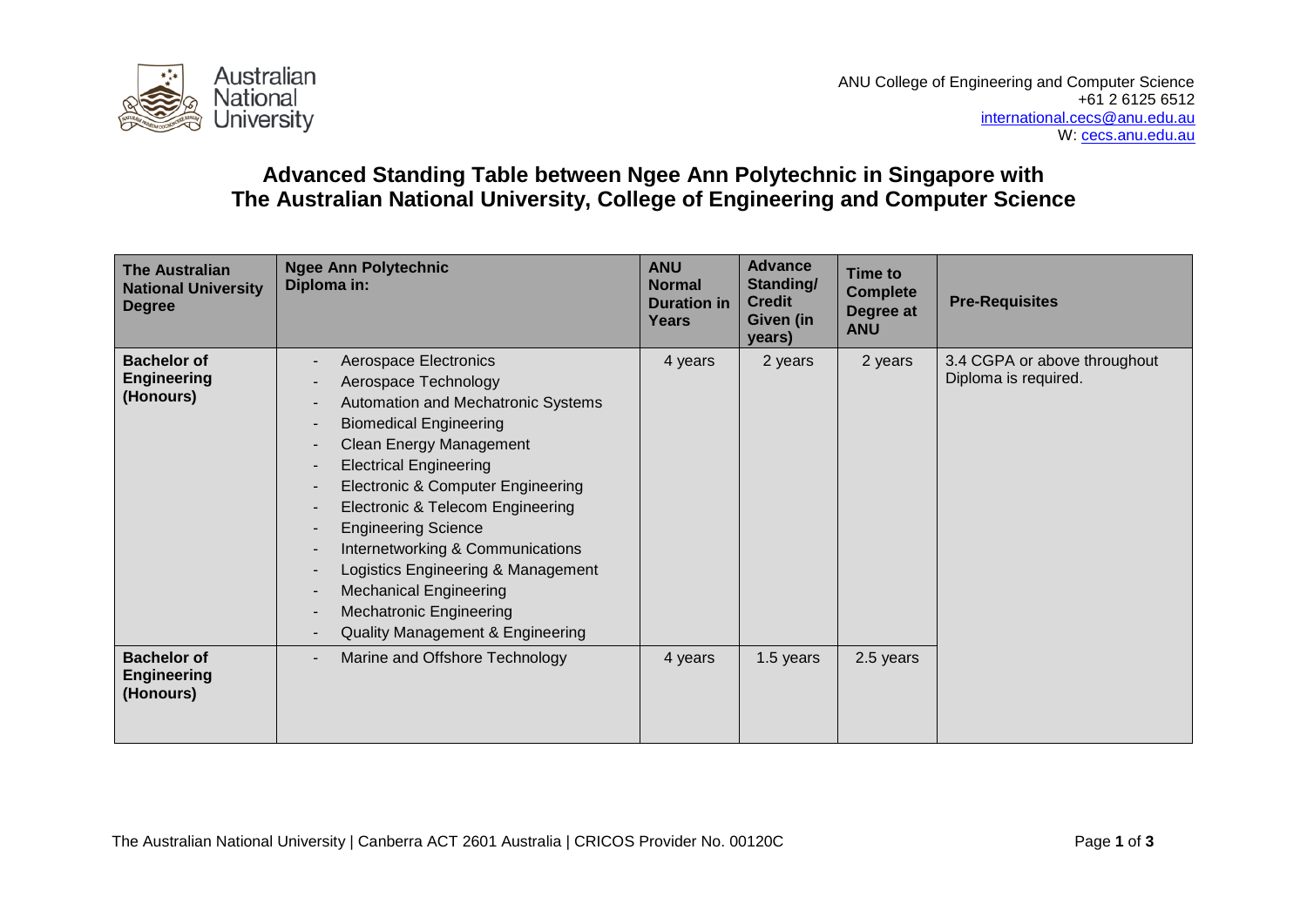

## **Advanced Standing Table between Ngee Ann Polytechnic in Singapore with The Australian National University, College of Engineering and Computer Science**

| <b>Bachelor of</b><br>Engineering<br>(Honours)        | Audio-Visual Technology | 4 years | 1 year     | 3 years   |
|-------------------------------------------------------|-------------------------|---------|------------|-----------|
| <b>Bachelor of</b><br><b>Engineering</b><br>(Honours) | <b>Network Systems</b>  | 4 years | $0.5$ year | 3.5 years |

| <b>The Australian</b><br><b>National University</b><br><b>Degree</b> | <b>Ngee Ann Polytechnic</b><br>Diploma in:                    | <b>ANU</b><br><b>Normal</b><br><b>Duration in</b><br>Years | <b>Advance</b><br>Standing/<br><b>Credit</b><br>Given (in<br>years) | Time to<br><b>Complete</b><br>Degree at<br><b>ANU</b> | <b>Pre-Requisites</b>                                |
|----------------------------------------------------------------------|---------------------------------------------------------------|------------------------------------------------------------|---------------------------------------------------------------------|-------------------------------------------------------|------------------------------------------------------|
| <b>Bachelor of</b><br><b>Applied Data</b><br><b>Analytics</b>        | Information Technology<br><b>Network Systems and Security</b> | 3 years                                                    | $0.5$ year                                                          | 2.5 years                                             | 3.4 CGPA or above throughout<br>Diploma is required. |